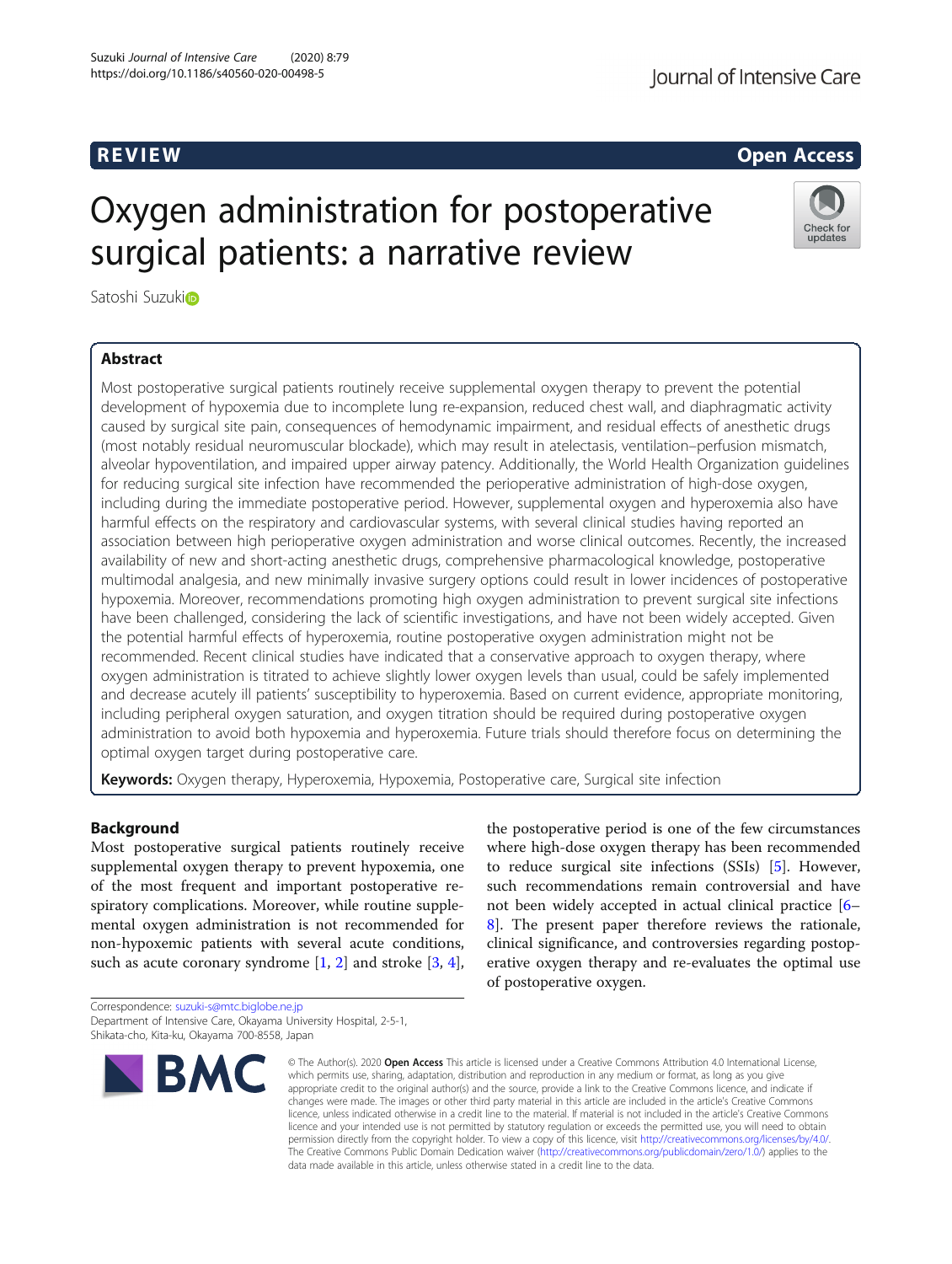## Rationale for postoperative oxygen administration

Postoperative patients are susceptible to hypoxemia because of incomplete lung re-expansion, reduced chest wall, and diaphragmatic activity caused by surgical injury and pain, consequences of hemodynamic impairment, and residual effects of anesthetic drugs (most notably residual neuromuscular blockade) [\[9,](#page-4-0) [10\]](#page-4-0), which may result in atelectasis, ventilation–perfusion mismatch, alveolar hypoventilation, and impaired upper airway patency among others (Table 1) [[11\]](#page-4-0). Postoperative shivering may also increase oxygen con-sumption, thereby increasing the risk of hypoxemia [\[12\]](#page-4-0). Accordingly, prolonged hypoxemia may promote serious consequences, including arrhythmias [[13,](#page-4-0) [14](#page-4-0)], myocardial ischemia [\[15\]](#page-4-0), and cognitive dysfunction [\[16](#page-4-0)].

Reports have also shown that systemic hypoxemia impairs wound healing and suppresses certain aspects of the immune response, which can increase the risk of wound infections. Oxidative killing by neutrophils was impaired at low oxygen tensions often found in wounds [[17\]](#page-4-0). Evidence therefore suggests that postoperative hypoxemia carries a significant risk and should be carefully avoided and immediately corrected. Accordingly, supplemental oxygen administration could increase oxygen tensions in the arterial blood, which might provide a safety buffer and prevent hypoxemic events at the cellular level.

## Possible harmful effects of postoperative hyperoxemic oxygen therapy

Oxygen has also been known to promote harmful effects. Indeed, hyperoxemia and excessive oxygen administration have a number of respiratory and cardiovascular effects. The lungs are particularly vulnerable to damage caused by prolonged exposure to high oxygen levels. Accordingly, oxygen breathing has been found to induce absorption atelectasis [\[18](#page-4-0)], while high fraction of inspired oxygen  $(FIO<sub>2</sub>)$  can impede minute ventilation in spontaneously breathing subjects, worsen ventilation–

Table 1 Possible mechanisms of postoperative hypoxemia

| Mechanism                        | <b>Factors involved</b>                                                                                                                                               |
|----------------------------------|-----------------------------------------------------------------------------------------------------------------------------------------------------------------------|
| Atelectasis                      | Direct compression of the lungs during<br>operation, Incomplete lung re-expansion,<br>Reduced chest wall and diaphragmatic<br>movement due to surgical injury or pain |
| Alveolar hypoventilation         | Depressed level of consciousness due to<br>residual effect of anesthetic drugs,<br>Postoperative opioids                                                              |
| Impaired upper<br>airway patency | Residual effect of neuromuscular blocking<br>agents, opioids, volatile anesthetics, or<br>other agents with sedative properties,<br>Airway tissue edema               |
| Increased oxygen<br>consumption  | Shivering, Fever, Systemic inflammatory<br>response                                                                                                                   |

perfusion matching by countering hypoxic pulmonary vasoconstriction, and shift the carbon dioxide dissociation curve to the right (Haldane effect) [[19](#page-4-0)]. Another potentially harmful consequence of administering unnecessarily high oxygen concentrations is impaired detection of hypoventilation via pulse oximetry. Supplemental oxygen in patients with spontaneous ventilation has been found to potentially promote delayed recognition of deteriorating lung function in the post-anesthesia care unit (PACU) [\[20\]](#page-4-0).

Studies have shown that hyperoxemia reduces cardiac output by approximately 10% and increases systemic vascular resistance by 11–12% in both healthy volunteers and patients with coronary artery disease, while patients with heart failure exhibited a 15% decrease in cardiac output and a 25% increase in systemic vascular resistance [\[21](#page-4-0)]. Moreover, among patients undergoing elective coronary angiography, those who received 100% oxygen breathing had 20% lower coronary blood flow velocity and 23% higher coronary resistance relative to those who breathed room air [\[22](#page-4-0)].

Thus, some controversy exists regarding "routine" supplemental oxygen administration following surgery. However, the clinical significance of such potentially harmful effects during the postoperative period has remained uncertain [[23\]](#page-4-0).

## Prevention of postoperative hypoxemia

Hypoxemia has remained one of the most frequent and important postoperative respiratory complications. Accordingly, 35% of patients who underwent elective surgery under general anesthesia developed hypoxemia [peripheral oxygen saturation  $(SpO<sub>2</sub>) \le 90\%$  during postoperative transfer, with 12% developing severe hypoxemia (SpO<sub>2</sub>  $\leq$ 85%) [[24](#page-4-0)]. An observational study by Sun et al., who analyzed oxygen saturation recorded at 1-min intervals for up to 48 h after the surgery in 833 patients undergoing noncardiac surgery, found that 21% and 8% of the patients had  $SpO<sub>2</sub>$  levels of < 90% for longer than 10 and 20 min per hour, respectively [\[25\]](#page-4-0). In addition, 37% of patients experienced at least one episode where  $SpO<sub>2</sub>$  was < 90% for an hour or more. Thus, postoperative hypoxemia is relatively common and prolonged.

Several studies have shown that supplemental postoperative oxygen may prevent hypoxemia. Accordingly, one study showed that although 19% of patients who were transferred without oxygen experienced initial oxygen desaturation (SpO<sub>2</sub> < 90%) upon arrival at the PACU, only 0.8% of those with oxygen supplementation experienced the same [[26\]](#page-4-0). Similar findings had also been reported by Maity et al. [[27\]](#page-4-0) who showed that 28% of patients who did not receive oxygen developed hypoxemia during the transfer from the operation theater to the recovery room, whereas none of those who received supplemental oxygen developed early postoperative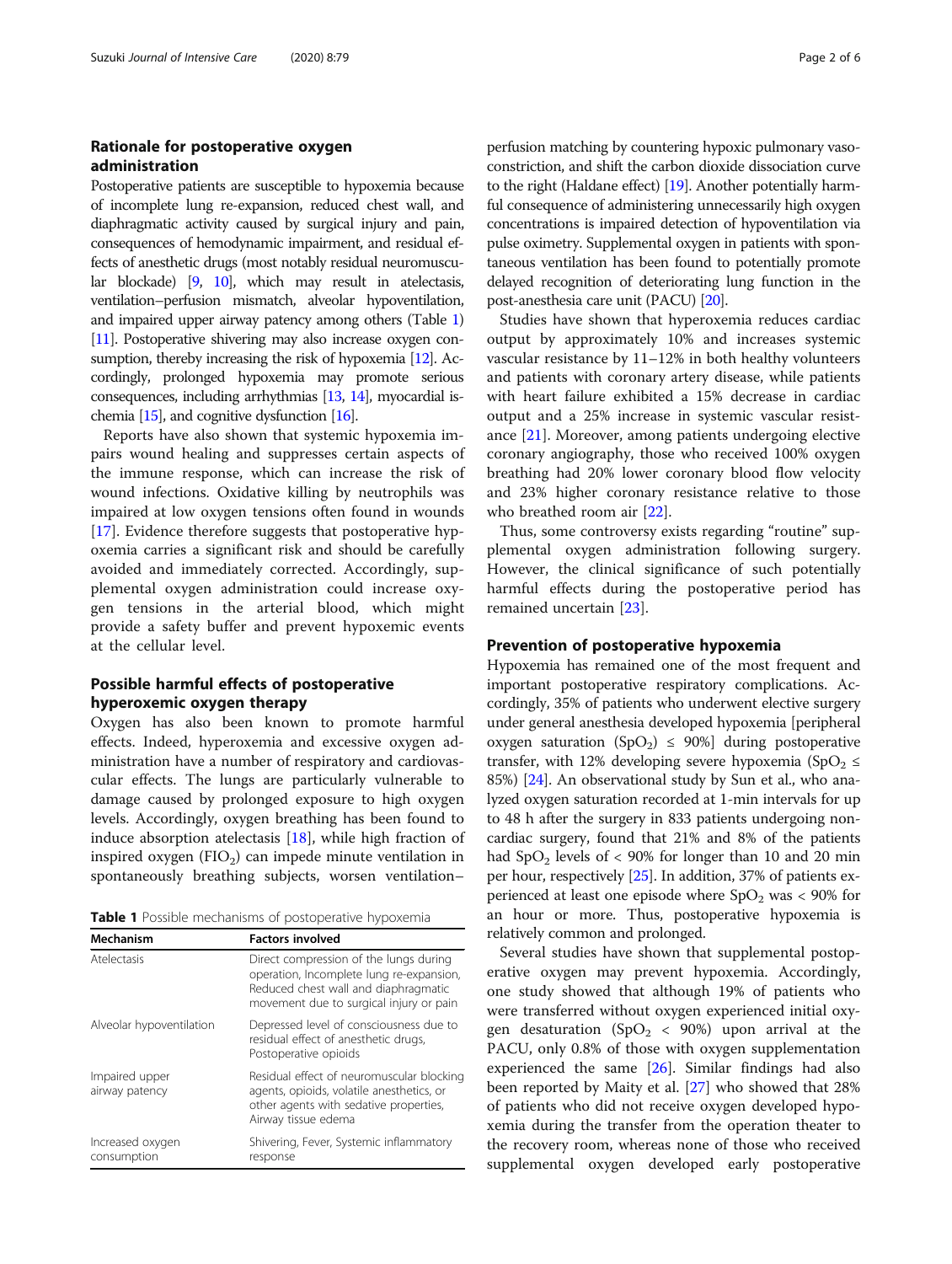hypoxemia. Therefore, routine oxygen administration during the immediate postoperative period could provide a margin of safety against hypoxemia and has been widely advocated for many years.

Although early studies have reported high incidences of postoperative hypoxemia (as high as 55%) [[28\]](#page-4-0), incidences have decreased to around 20% by the mid-2010s [[25](#page-4-0)–[27](#page-4-0), [29\]](#page-4-0). Such a decrease might have been related to the increased availability of new and short-acting anesthetic drugs [\[30](#page-4-0), [31\]](#page-4-0), comprehensive pharmacological knowledge, and multimodal analgesia techniques for maximizing postoperative pain relief while minimizing side effects, and new minimally invasive surgery options. Thus, routine supplemental oxygen administration to prevent hypoxemia might not be necessary in most postoperative patients in recent years. In fact, a beforeand-after comparison study showed that the shift from routine postoperative supplemental oxygen administration to titrated postoperative oxygen administration to maintain  $SpO<sub>2</sub>$  levels at 90% or higher could increase the number of patients not needing supplemental oxygen therapy [\[32](#page-4-0)].

#### Prevention of surgical site infection

In 2016, the World Health Organization (WHO) published recommendations for reducing SSIs. The panel performed a systematic review that compared the effects of perioperative administration of high  $FIO<sub>2</sub>$  (80%) and standard  $FIO<sub>2</sub>$  (30–35%) for the prevention of SSIs. Although their results showed that high  $FIO<sub>2</sub>$  had no overall significant benefit on preventing SSI [odds ratio (OR) 0.84; 95% confidence interval (CI) 0.66–1.06], a subgroup analysis of trials where patients received oxygen therapy through a tracheal tube showed that increased perioperative  $FIO<sub>2</sub>$  promoted a better reduction in SSI compared to standard perioperative  $FIO<sub>2</sub>$  (OR 0.72; 95%) CI 0.55–0.94) [\[33\]](#page-4-0). Based on the aforementioned evidence, the WHO recommended that adult patients undergoing general anesthesia with endotracheal intubation for surgical procedures should receive  $80\%$   $FIO<sub>2</sub>$ intraoperatively and, if feasible, for 2–6 h immediately after surgery. However, this has generated considerable controversy, especially regarding trial selection, statistical analysis [\[7](#page-4-0), [34\]](#page-4-0), and insufficient analysis of potentially negative systemic effects of high oxygen administration [[35\]](#page-4-0). Additionally, one study included in the systematic review, which found that liberal oxygen use reduced the risk of infection after surgery, was retracted due to disputed credibility [[36\]](#page-4-0). In their 2018 update, the WHO re-assessed the evidence, excluding questionable studies and including three new randomized controlled trials (RCTs) [[37](#page-4-0), [38\]](#page-4-0). Although the updated evidence showed that high  $FIO<sub>2</sub>$  had weaker benefits and the new guidelines downgraded the strength of the recommendation

from strong to conditional, the general recommendation to ventilate intubated surgical patients with an  $FIO<sub>2</sub>$  of 0.8 was retained [[5\]](#page-4-0).

Nonetheless, the new recommendation has still been challenged [\[8](#page-4-0), [39](#page-4-0)]. A recent large RCT including 717 patients undergoing abdominal surgery failed to identify any beneficial effect of high perioperative  $FIO<sub>2</sub>$  on SSI [[40\]](#page-4-0). Two recent studies, one being a retrospective analysis on administrative data from almost 74,000 patients undergoing non-cardiothoracic surgery [[41](#page-4-0)] and the other being a prospective intervention study with more than 5700 patients undergoing intestinal surgery [\[42](#page-4-0)], had also generated controversy. Accordingly, both studies found that high  $FIO<sub>2</sub>$  had no benefit on wound complications, with the retrospective study even finding a dose-dependent increase in frequency of pulmonary complications with high  $FIO<sub>2</sub> [41]$  $FIO<sub>2</sub> [41]$ . Additionally, followup studies of the PROXI trial [[43\]](#page-4-0), one of the largest RCTs with the lowest possible risk of bias and arguably the best designed trial conducted to date, found that 80% oxygen administration during the perioperative period was associated with significantly increased longterm mortality [[44](#page-4-0)], shorter time to cancer recurrence or death [[45](#page-5-0)], and long-term risk of myocardial infarction [[46\]](#page-5-0). Thus, concerns regarding high  $FIO<sub>2</sub>$  and maintenance of hyperoxemia during and after surgery have still persisted [[8,](#page-4-0) [23,](#page-4-0) [39\]](#page-4-0).

### Re-evaluation of postoperative oxygen therapy

Based on the aforementioned discrepancy, routine postoperative oxygen administration and the recommendation of high perioperative  $FIO<sub>2</sub>$  to reduce SSI need to be reconsidered. Thus, the goals of postoperative oxygen therapy should be to maintain normoxemia and avoid unnecessary oxygen administration.

To evaluate a patient's oxygenation status, the  $SpO<sub>2</sub>$ sensor could be the most appropriate device because it allows noninvasive and continuous monitoring; moreover, pulse oximetry has been ubiquitously used in hospitals worldwide. However, although  $SpO<sub>2</sub>$  monitoring facilitates hypoxemia detection, it may not help adequately detect hyperoxemia because elevated  $PaO<sub>2</sub>$  is not recognized once  $SpO<sub>2</sub>$  is  $\geq$  98%. The oxygen reserve index (ORI), a novel, noninvasive, and continuous variable derived from the  $SpO<sub>2</sub>$  signal, correlates to elevated PaO<sub>2</sub> and can help detect hyperoxemia [[47](#page-5-0)]. Reportedly, the use of ORI monitoring to titrate oxygen administration led to a favorable reduction in the time spent with hyperoxemia compared with the use of  $SpO<sub>2</sub>$  alone in critically ill patients [\[48](#page-5-0)]. Such a new monitoring methodology might help improve postoperative oxygen therapy.

In addition, reports have shown that titration of supplemental oxygen to achieve targeted oxygen saturation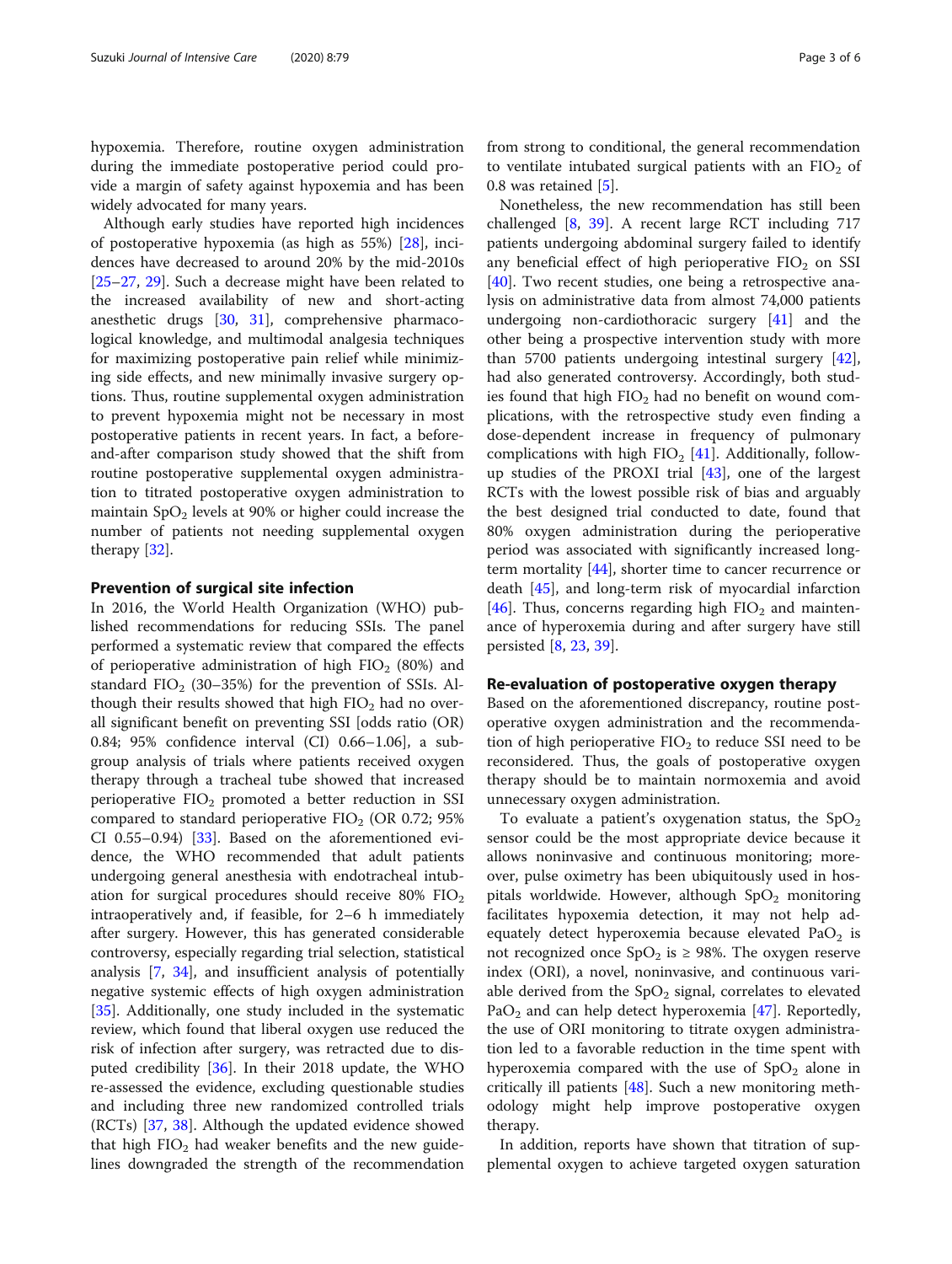<span id="page-3-0"></span>could reduce oxygen exposure [[49,](#page-5-0) [50\]](#page-5-0). Recently, two large RCTs comparing two different oxygen targets in critically ill patients, including those who had undergone surgery, have been published. In a single-center RCT in Italy, including a total of 434 patients, of which 62% were surgical patients, Girardis et al. compared conservative (target partial pressure of oxygen of 70–100 mmHg or  $SpO<sub>2</sub>$  of 94–98%) with conventional (target partial pressure of oxygen of  $< 150$  mmHg or  $SpO<sub>2</sub>$  of 97–100%) oxygen therapy [[51](#page-5-0)]. Although their findings showed that conservative oxygen reduced mortality rates, shock, liver failure, and bacteremia, their study suffered from serious methodological flaws, including a single-center design, baseline imbalances, and early termination after an unplanned interim analysis. Moreover, ICU-ROX, the largest RCT to date with 1000 patients, found no difference in outcomes between conservative (target SpO<sub>2</sub> of 90–97%) and conventional (target SpO<sub>2</sub>) of 90% with no upper limit) oxygen therapy [[52\]](#page-5-0). Overall, this study included 295 surgical patients (approximately 30% of their patients), which limits its postoperative care comparability. To date, no RCT comparing liberal (conventional) and conservative oxygen therapy has focused on postoperative patients. To our knowledge, only one study, uncontrolled before-andafter design, has evaluated the introduction of conservative oxygen therapy (target  $SpO<sub>2</sub>$  of 88–92%) for cardiac surgical patients admitted to the intensive care unit [\[53](#page-5-0)]. Accordingly, this study found that conservative oxygen therapy could promote a significant decrease in hyperoxemia exposure without increasing the incidence of severe hypoxemia. Although such findings might support the feasibility and physiological safety of conservative oxygen therapy in patients admitted to the intensive care unit after surgery, currently available studies do not provide sufficient evidence to guide practice regarding postoperative oxygen therapy. In addition, there might be a discrepancy in oxygen levels defined as liberal oxygen therapy between the clinical studies comparing two different oxygen targets [[51](#page-5-0)–[53](#page-5-0)] and in the levels reported to exert physiological harmful effects of supplemental oxygen and hyperoxemia [\[18,](#page-4-0) [21,](#page-4-0) [22](#page-4-0)]. So far, no clinical studies have examined the threshold for the onset of the association of hyperoxemia or hypoxemia with poor outcomes in patients postoperatively. Thus, the safe levels of oxygen and optimal oxygen target in postoperative patients remain uncertain.

Despite the lack of high-quality evidence, the current guideline for oxygen use strongly recommends that oxygen saturation be maintained no higher than 96% for most patients in acute care settings, including postoperative patients [[54](#page-5-0)]. Accordingly, until more evidence is available, hyperoxemia should not be routinely recommended, while unnecessarily high  $FIO<sub>2</sub>$  should be avoided to maintain normoxemia during the postoperative period.

Although previous studies have compared different levels of  $FIO<sub>2</sub>$ , limited information regarding the number of patients who developed hypoxemia or hyperoxemia has been available. Therefore, such an oxygen dose might be insufficient for some patients but excessive for others. Future trials should therefore focus on oxygen titration to achieve target oxygenation levels in order to avoid both hypoxemia and hyperoxemia.

### Conclusions

Postoperative oxygen has been routinely administered to prevent hypoxemia, with the current guidelines recommending high perioperative oxygen administration to prevent SSIs. However, available evidence highlighted the risks of the current practice and recommendations. In accordance with the "Do No Harm" principle, routine oxygen supplementation and unnecessary hyperoxemia should be avoided during postoperative settings. As such, appropriate monitoring, including  $SpO<sub>2</sub>$ , and oxygen titration should be performed during oxygen administration to maintain normoxemia. Future trials should therefore focus on determining the optimal oxygen target during postoperative care.

#### **Abbreviations**

FIO<sub>2</sub>: High fraction of inspired oxygen; PACU: Post-anesthesia care unit; SpO<sub>2</sub>: Peripheral oxygen saturation; WHO: World Health Organization; SSI: Surgical site infection; OR: Odds ratio; ORI: Oxygen reserve index; CI: Confidence interval; RCT: Randomized controlled trial

#### Acknowledgements

Not applicable

#### Author's contributions

SS performed the review of literature and contributed in writing the manuscript. The author(s) read and approved the final manuscript.

#### Funding

There was no funding support for this study.

#### Availability of data and materials

Not applicable

#### Ethics approval and consent to participate Not applicable

## Consent for publication

Not applicable

#### Competing interests

The author declares no competing interests.

Received: 21 August 2020 Accepted: 5 October 2020 Published online: 14 October 2020

#### References

1. Ibanez B, James S, Agewall S, Antunes MJ, Bucciarelli-Ducci C, Bueno H, et al. 2017 ESC Guidelines for the management of acute myocardia infarction in patients presenting with ST-segment elevation: The Task Force for the management of acute myocardial infarction in patients presenting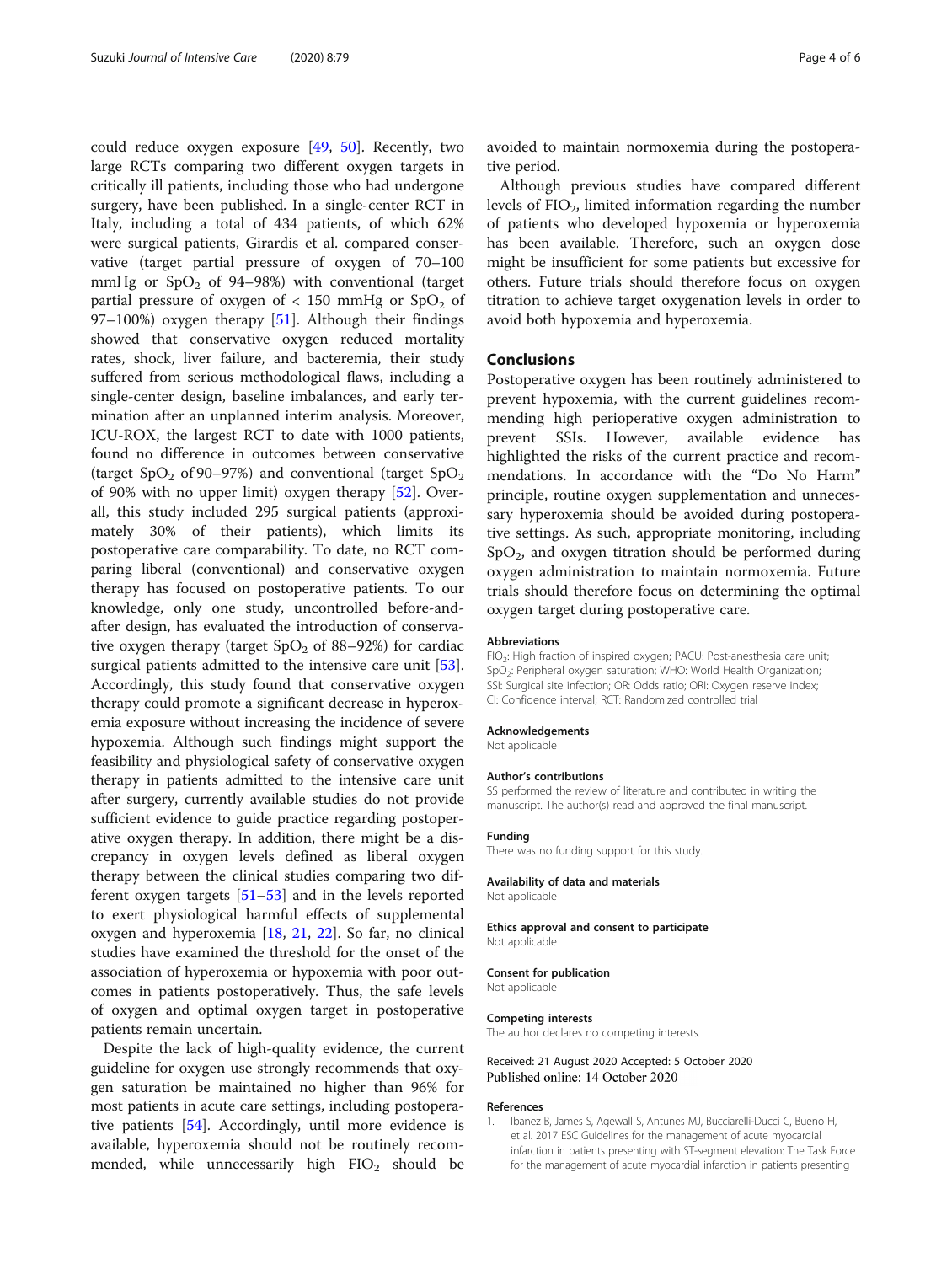<span id="page-4-0"></span>with ST-segment elevation of the European Society of Cardiology (ESC). Eur Heart J. 2018;39(2):119–77.

- 2. O'Gara PT, Kushner FG, Ascheim DD, Casey DE Jr, Chung MK, de Lemos JA, et al. 2013 ACCF/AHA guideline for the management of ST-elevation myocardial infarction: a report of the American College of Cardiology Foundation/American Heart Association Task Force on Practice Guidelines. Circulation. 2013;127(4):e362–425.
- Powers WJ, Rabinstein AA, Ackerson T, Adeoye OM, Bambakidis NC, Becker K, et al. 2018 Guidelines for the early management of patients with acute ischemic stroke: a guideline for healthcare professionals from the American Heart Association/American Stroke Association. Stroke. 2018;49(3):e46–e110.
- 4. Kobayashi A, Czlonkowska A, Ford GA, Fonseca AC, Luijckx GJ, Korv J, et al. European Academy of Neurology and European Stroke Organization consensus statement and practical guidance for pre-hospital management of stroke. Eur J Neurol. 2018;25(3):425–33.
- 5. World Health Organization: global guidelines for the prevention of surgical site infection, second edition. [https://www.who.int/infection-prevention/](https://www.who.int/infection-prevention/publications/ssi-prevention-guidelines/en/) [publications/ssi-prevention-guidelines/en/](https://www.who.int/infection-prevention/publications/ssi-prevention-guidelines/en/) (2018). Accessed 15 Aug 2020.
- 6. Morkane CM, McKenna H, Cumpstey AF, Oldman AH, Grocott MPW, Martin DS, et al. Intraoperative oxygenation in adult patients undergoing surgery (iOPS): a retrospective observational study across 29 UK hospitals. Perioper Med (Lond). 2018;7(1):17.
- 7. Meyhoff CS. Perioperative hyperoxia: why guidelines, research and clinical practice collide. Br J Anaesth. 2019;122(3):289–91.
- Hedenstierna G, Meyhoff CS. Oxygen toxicity in major emergency surgeryanything new? Intensive Care Med. 2019;45(12):1802–5.
- 9. Murphy GS, Szokol JW, Marymont JH, Greenberg SB, Avram MJ, Vender JS. Residual neuromuscular blockade and critical respiratory events in the postanesthesia care unit. Anesth Analg. 2008;107(1):130–7.
- 10. Sauer M, Stahn A, Soltesz S, Noeldge-Schomburg G, Mencke T. The influence of residual neuromuscular block on the incidence of critical respiratory events. A randomised, prospective, placebo-controlled trial. Eur J Anaesthesiol. 2011;28(12):842–8.
- 11. Karcz M, Papadakos PJ. Respiratory complications in the postanesthesia care unit: a review of pathophysiological mechanisms. Can J Respir Ther. 2013; 49(4):21–9.
- 12. Ralley FE, Wynands JE, Ramsay JG, Carli F, MacSullivan R. The effects of shivering on oxygen consumption and carbon dioxide production in patients rewarming from hypothermic cardiopulmonary bypass. Can J Anaesth. 1988;35(4):332–7.
- 13. Rosenberg J, Dirkes WE, Kehlet H. Episodic arterial oxygen desaturation and heart rate variations following major abdominal surgery. Br J Anaesth. 1989; 63(6):651–4.
- 14. Rosenberg J, Rasmussen V, von Jessen F, Ullstad T, Kehlet H. Late postoperative episodic and constant hypoxaemia and associated ECG abnormalities. Br J Anaesth. 1990;65(5):684–91.
- 15. Gill NP, Wright B, Reilly CS. Relationship between hypoxaemic and cardiac ischaemic events in the perioperative period. Br J Anaesth. 1992;68(5):471–3.
- 16. Rosenberg J, Kehlet H. Postoperative mental confusion--association with postoperative hypoxemia. Surgery. 1993;114(1):76–81.
- 17. Allen DB, Maguire JJ, Mahdavian M, Wicke C, Marcocci L, Scheuenstuhl H, et al. Wound hypoxia and acidosis limit neutrophil bacterial killing mechanisms. Arch Surg. 1997;132(9):991–6.
- 18. Edmark L, Auner U, Enlund M, Ostberg E, Hedenstierna G. Oxygen concentration and characteristics of progressive atelectasis formation during anaesthesia. Acta Anaesthesiol Scand. 2011;55(1):75–81.
- 19. Abdo WF, Heunks LM. Oxygen-induced hypercapnia in COPD: myths and facts. Crit Care. 2012;16(5):323.
- 20. Fu ES, Downs JB, Schweiger JW, Miguel RV, Smith RA. Supplemental oxygen impairs detection of hypoventilation by pulse oximetry. Chest. 2004;126(5): 1552–8.
- 21. Smit B, Smulders YM, van der Wouden JC, Oudemans-van Straaten HM, Spoelstra-de Man AME. Hemodynamic effects of acute hyperoxia: systematic review and meta-analysis. Crit Care. 2018;22(1):45.
- 22. McNulty PH, Robertson BJ, Tulli MA, Hess J, Harach LA, Scott S, et al. Effect of hyperoxia and vitamin C on coronary blood flow in patients with ischemic heart disease. J Appl Physiol (1985). 2007;102(5):2040-2045.
- 23. Weenink RP, de Jonge SW, van Hulst RA, Wingelaar TT, van Ooij PAM, Immink RV, et al. Perioperative hyperoxyphobia: justified or not? Benefits and harms of hyperoxia during surgery. J Clin Med. 2020;9(3):642.
- 24. Tyler IL, Tantisira B, Winter PM, Motoyama EK. Continuous monitoring of arterial oxygen saturation with pulse oximetry during transfer to the recovery room. Anesth Analg. 1985;64(11):1108–12.
- 25. Sun Z, Sessler DI, Dalton JE, Devereaux PJ, Shahinyan A, Naylor AJ, et al. Postoperative hypoxemia is common and persistent: a prospective blinded observational study. Anesth Analg. 2015;121(3):709–15.
- 26. Siddiqui N, Arzola C, Teresi J, Fox G, Guerina L, Friedman Z. Predictors of desaturation in the postoperative anesthesia care unit: an observational study. J Clin Anesth. 2013;25(8):612–7.
- 27. Maity A, Saha D, Swaika S, Maulik SG, Choudhury B, Sutradhar M. Detection of hypoxia in the early postoperative period. Anesth Essays Res. 2012;6(1): 34–7.
- 28. Moller JT, Wittrup M, Johansen SH. Hypoxemia in the postanesthesia care unit: an observer study. Anesthesiology. 1990;73(5):890–5.
- 29. Labaste F, Silva S, Serin-Moulin L, Lefevre E, Georges B, Conil JM, et al. Predictors of desaturation during patient transport to the postoperative anesthesia care unit: an observational study. J Clin Anesth. 2016;35:210–4.
- 30. Sneyd JR. Thiopental to desflurane an anaesthetic journey. Where are we going next? Br J Anaesth. 2017;119(suppl\_1):i44–52.
- 31. Ergonenc J, Ergonenc T, Idin K, Uzun U, Dirik A, Gedikli G, et al. The recovery time of sevoflurane and desflurane and the effects of anesthesia on mental and psychomotor functions and pain. Anesth Essays Res. 2014;8(3):367–71.
- 32. Welle T, Basol R, Schneider N. Evaluating the need for routine supplemental oxygen in postoperative total joint replacement patients. J Perianesth Nurs. 2013;28(1):21–5.
- 33. Allegranzi B, Zayed B, Bischoff P, Kubilay NZ, de Jonge S, de Vries F, et al. New WHO recommendations on intraoperative and postoperative measures for surgical site infection prevention: an evidence-based global perspective. Lancet Infect Dis. 2016;16(12):e288–303.
- 34. Meyhoff CS, Fonnes S, Wetterslev J, Jorgensen LN, Rasmussen LS. WHO Guidelines to prevent surgical site infections. Lancet Infect Dis. 2017;17(3): 261–2.
- 35. Hedenstierna G, Perchiazzi G, Meyhoff CS, Larsson A. Who can make sense of the WHO guidelines to prevent surgical site infection? Anesthesiology. 2017;126(5):771–3.
- 36. Schietroma M, Cecilia EM, Sista F, Carlei F, Pessia B, Amicucci G. Highconcentration supplemental perioperative oxygen and surgical site infection following elective colorectal surgery for rectal cancer: a prospective, randomized, double-blind, controlled, single-site trial. Am J Surg. 2014; 208(5):719–26.
- 37. de Jonge S, Egger M, Latif A, Loke YK, Berenholtz S, Boermeester M, et al. Effectiveness of 80% vs 30-35% fraction of inspired oxygen in patients undergoing surgery: an updated systematic review and meta-analysis. Br J Anaesth. 2019;122(3):325–34.
- 38. Mattishent K, Thavarajah M, Sinha A, Peel A, Egger M, Solomkin J, et al. Safety of 80% vs 30-35% fraction of inspired oxygen in patients undergoing surgery: a systematic review and meta-analysis. Br J Anaesth. 2019;122(3): 311–24.
- 39. Hedenstierna G, Meyhoff CS, Perchiazzi G, Larsson A, Wetterslev J, Rasmussen LS. Modification of the World Health Organization global guidelines for prevention of surgical site infection is needed. Anesthesiology. 2019;131(4):765–8.
- 40. Ferrando C, Aldecoa C, Unzueta C, Belda FJ, Librero J, Tusman G, et al. Effects of oxygen on post-surgical infections during an individualised perioperative open-lung ventilatory strategy: a randomised controlled trial. Br J Anaesth. 2020;124(1):110–20.
- 41. Staehr-Rye AK, Meyhoff CS, Scheffenbichler FT, Vidal Melo MF, Gatke MR, Walsh JL, et al. High intraoperative inspiratory oxygen fraction and risk of major respiratory complications. Br J Anaesth. 2017;119(1):140–9.
- 42. Kurz A, Kopyeva T, Suliman I, Podolyak A, You J, Lewis B, et al. Supplemental oxygen and surgical-site infections: an alternating intervention controlled trial. Br J Anaesth. 2018;120(1):117–26.
- 43. Meyhoff CS, Wetterslev J, Jorgensen LN, Henneberg SW, Hogdall C, Lundvall L, et al. Effect of high perioperative oxygen fraction on surgical site infection and pulmonary complications after abdominal surgery: the PROXI randomized clinical trial. JAMA. 2009;302(14):1543–50.
- 44. Meyhoff CS, Jorgensen LN, Wetterslev J, Christensen KB, Rasmussen LS, Group PT. Increased long-term mortality after a high perioperative inspiratory oxygen fraction during abdominal surgery: follow-up of a randomized clinical trial. Anesth Analg. 2012;115(4):849–54.